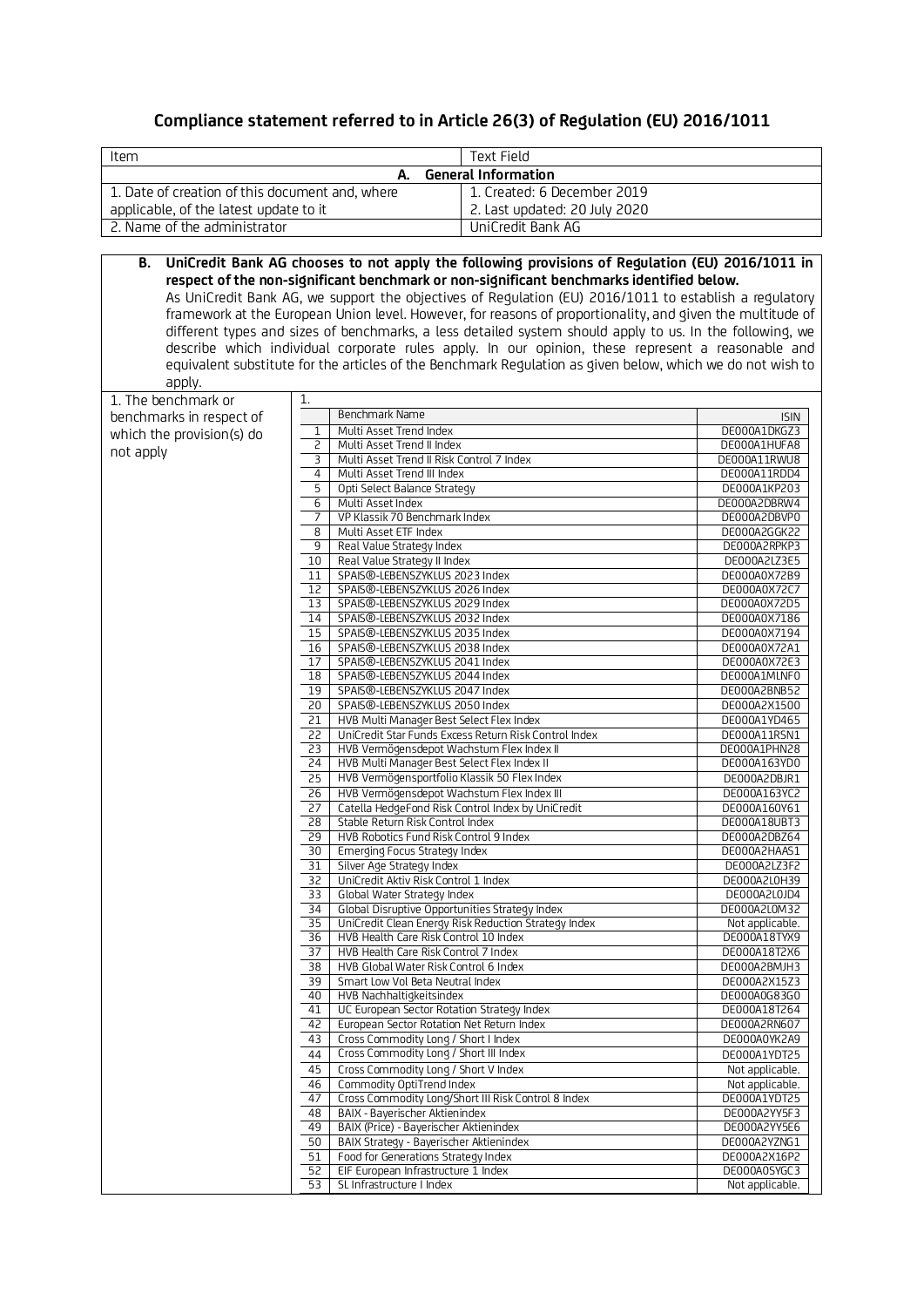| 54<br>SL Infrastructure II Index<br>Not applicable.<br>55<br>WMC Private Equity 17/18 Index<br>DE000A13RC36<br>56<br>DE000A2X2FS2<br>UC Equity Sector Select Index<br>57<br>First Eagle Amundi International Strategy Index<br>DE000A26R3D8<br>58<br>UC European Sector Rotation Risk Control Index<br>DE000A26RYX6<br>59<br>UC European Sector Rotation Performance Index<br>DE000A26RYW8<br>60<br>BAIX (Net Return) - Bayerischer Aktienindex<br>DE000A2YY5G1<br>61<br>DE000A2GHGN6<br>Climate Action Strategy Index<br>62<br>UC ESG Goods for Life Index<br>DE000A2P3UB5<br>DE000A2P3UE9<br>63<br>UC ESG Goods for Life Strategy Index<br>UC ESG Goods for Life (Performance) Index<br>DE000A2P3UD1<br>64<br>65<br>DE000A2YPNF4<br>Constantin Vermögen Global Sustainability Index<br>DE000A2YPNG2<br>66<br>Constantin Vermögen Global Sustainability Index II<br>2. (i) The provision or<br>2. (i)<br>provisions of Requlation<br>(EU) 2016/1011 that do not<br>Article 4(2):<br>The provision of a benchmark shall be operationally separated from any part of an<br>apply<br>administrator's business that may create an actual or potential conflict of interest.<br>(ii) For each provision, the<br>reasons why it is<br>Article 4(7) (c), (d), (e):<br>appropriate for the<br>Administrators shall ensure that their employees and any other natural persons<br>administrator not to comply<br>whose services are placed at their disposal or under their control and who are<br>with that provision<br>directly involved in the provision of a benchmark:<br>(c) do not have any interests or business connections that compromise the activities<br>of the administrator concerned;<br>(d) are prohibited from contributing to a benchmark determination by way of<br>engaging in bids, offers and trades on a personal basis or on behalf of market<br>participants, except where such way of contribution is explicitly required as part of<br>the benchmark methodology and is subject to specific rules therein; and<br>(e) are subject to effective procedures to control the exchange of information with<br>other employees involved in activities that may create a risk of conflicts of interest<br>or with third parties, where that information may affect the benchmark.<br>Article 4(8):<br>An administrator shall establish specific internal control procedures to ensure the<br>integrity and reliability of the employee or person determining the benchmark,<br>including at least intemal sign-off by management before the dissemination of the<br>benchmark.<br>Article 5(2):<br>Administrators shall develop and maintain robust procedures regarding their<br>oversight function, which shall be made available to the relevant competent<br>authorities.<br>Article 5(3):<br>The oversight function shall operate with integrity and shall have the following<br>responsibilities, which shall be adjusted by the administrator based on the<br>complexity, use and vulnerability of the benchmark:<br>a) reviewing the benchmark's definition and methodology at least annually;<br>b) overseeing any changes to the benchmark methodology and being able to request<br>the administrator to consult on such changes;<br>c) overseeing the administrator's control framework, the management and operation<br>of the benchmark, and, where the benchmark is based on input data from<br>contributors, the code of conduct referred to in Article 15;<br>d) reviewing and approving procedures for cessation of the benchmark, including any<br>consultation about a cessation;<br>e) overseeing any third party involved in the provision of the benchmark, including<br>calculation or dissemination agents;<br>f) assessing internal and external audits or reviews, and monitoring the<br>implementation of identified remedial actions;<br>g) where the benchmark is based on input data from contributors, monitoring the<br>input data and contributors and the actions of the administrator in challenging or |                                         |  |
|----------------------------------------------------------------------------------------------------------------------------------------------------------------------------------------------------------------------------------------------------------------------------------------------------------------------------------------------------------------------------------------------------------------------------------------------------------------------------------------------------------------------------------------------------------------------------------------------------------------------------------------------------------------------------------------------------------------------------------------------------------------------------------------------------------------------------------------------------------------------------------------------------------------------------------------------------------------------------------------------------------------------------------------------------------------------------------------------------------------------------------------------------------------------------------------------------------------------------------------------------------------------------------------------------------------------------------------------------------------------------------------------------------------------------------------------------------------------------------------------------------------------------------------------------------------------------------------------------------------------------------------------------------------------------------------------------------------------------------------------------------------------------------------------------------------------------------------------------------------------------------------------------------------------------------------------------------------------------------------------------------------------------------------------------------------------------------------------------------------------------------------------------------------------------------------------------------------------------------------------------------------------------------------------------------------------------------------------------------------------------------------------------------------------------------------------------------------------------------------------------------------------------------------------------------------------------------------------------------------------------------------------------------------------------------------------------------------------------------------------------------------------------------------------------------------------------------------------------------------------------------------------------------------------------------------------------------------------------------------------------------------------------------------------------------------------------------------------------------------------------------------------------------------------------------------------------------------------------------------------------------------------------------------------------------------------------------------------------------------------------------------------------------------------------------------------------------------------------------------------------------------------------------------------------------------------------------------------------------------------------------------------------------------------------------------------------------------------------------------------------------------------------------------------------------------------------------------------------------------------------------------------------------------------------------------------------------------------------------------------------------------------------------------------------------|-----------------------------------------|--|
|                                                                                                                                                                                                                                                                                                                                                                                                                                                                                                                                                                                                                                                                                                                                                                                                                                                                                                                                                                                                                                                                                                                                                                                                                                                                                                                                                                                                                                                                                                                                                                                                                                                                                                                                                                                                                                                                                                                                                                                                                                                                                                                                                                                                                                                                                                                                                                                                                                                                                                                                                                                                                                                                                                                                                                                                                                                                                                                                                                                                                                                                                                                                                                                                                                                                                                                                                                                                                                                                                                                                                                                                                                                                                                                                                                                                                                                                                                                                                                                                                                                          |                                         |  |
|                                                                                                                                                                                                                                                                                                                                                                                                                                                                                                                                                                                                                                                                                                                                                                                                                                                                                                                                                                                                                                                                                                                                                                                                                                                                                                                                                                                                                                                                                                                                                                                                                                                                                                                                                                                                                                                                                                                                                                                                                                                                                                                                                                                                                                                                                                                                                                                                                                                                                                                                                                                                                                                                                                                                                                                                                                                                                                                                                                                                                                                                                                                                                                                                                                                                                                                                                                                                                                                                                                                                                                                                                                                                                                                                                                                                                                                                                                                                                                                                                                                          |                                         |  |
|                                                                                                                                                                                                                                                                                                                                                                                                                                                                                                                                                                                                                                                                                                                                                                                                                                                                                                                                                                                                                                                                                                                                                                                                                                                                                                                                                                                                                                                                                                                                                                                                                                                                                                                                                                                                                                                                                                                                                                                                                                                                                                                                                                                                                                                                                                                                                                                                                                                                                                                                                                                                                                                                                                                                                                                                                                                                                                                                                                                                                                                                                                                                                                                                                                                                                                                                                                                                                                                                                                                                                                                                                                                                                                                                                                                                                                                                                                                                                                                                                                                          |                                         |  |
|                                                                                                                                                                                                                                                                                                                                                                                                                                                                                                                                                                                                                                                                                                                                                                                                                                                                                                                                                                                                                                                                                                                                                                                                                                                                                                                                                                                                                                                                                                                                                                                                                                                                                                                                                                                                                                                                                                                                                                                                                                                                                                                                                                                                                                                                                                                                                                                                                                                                                                                                                                                                                                                                                                                                                                                                                                                                                                                                                                                                                                                                                                                                                                                                                                                                                                                                                                                                                                                                                                                                                                                                                                                                                                                                                                                                                                                                                                                                                                                                                                                          |                                         |  |
|                                                                                                                                                                                                                                                                                                                                                                                                                                                                                                                                                                                                                                                                                                                                                                                                                                                                                                                                                                                                                                                                                                                                                                                                                                                                                                                                                                                                                                                                                                                                                                                                                                                                                                                                                                                                                                                                                                                                                                                                                                                                                                                                                                                                                                                                                                                                                                                                                                                                                                                                                                                                                                                                                                                                                                                                                                                                                                                                                                                                                                                                                                                                                                                                                                                                                                                                                                                                                                                                                                                                                                                                                                                                                                                                                                                                                                                                                                                                                                                                                                                          |                                         |  |
|                                                                                                                                                                                                                                                                                                                                                                                                                                                                                                                                                                                                                                                                                                                                                                                                                                                                                                                                                                                                                                                                                                                                                                                                                                                                                                                                                                                                                                                                                                                                                                                                                                                                                                                                                                                                                                                                                                                                                                                                                                                                                                                                                                                                                                                                                                                                                                                                                                                                                                                                                                                                                                                                                                                                                                                                                                                                                                                                                                                                                                                                                                                                                                                                                                                                                                                                                                                                                                                                                                                                                                                                                                                                                                                                                                                                                                                                                                                                                                                                                                                          |                                         |  |
|                                                                                                                                                                                                                                                                                                                                                                                                                                                                                                                                                                                                                                                                                                                                                                                                                                                                                                                                                                                                                                                                                                                                                                                                                                                                                                                                                                                                                                                                                                                                                                                                                                                                                                                                                                                                                                                                                                                                                                                                                                                                                                                                                                                                                                                                                                                                                                                                                                                                                                                                                                                                                                                                                                                                                                                                                                                                                                                                                                                                                                                                                                                                                                                                                                                                                                                                                                                                                                                                                                                                                                                                                                                                                                                                                                                                                                                                                                                                                                                                                                                          |                                         |  |
|                                                                                                                                                                                                                                                                                                                                                                                                                                                                                                                                                                                                                                                                                                                                                                                                                                                                                                                                                                                                                                                                                                                                                                                                                                                                                                                                                                                                                                                                                                                                                                                                                                                                                                                                                                                                                                                                                                                                                                                                                                                                                                                                                                                                                                                                                                                                                                                                                                                                                                                                                                                                                                                                                                                                                                                                                                                                                                                                                                                                                                                                                                                                                                                                                                                                                                                                                                                                                                                                                                                                                                                                                                                                                                                                                                                                                                                                                                                                                                                                                                                          |                                         |  |
|                                                                                                                                                                                                                                                                                                                                                                                                                                                                                                                                                                                                                                                                                                                                                                                                                                                                                                                                                                                                                                                                                                                                                                                                                                                                                                                                                                                                                                                                                                                                                                                                                                                                                                                                                                                                                                                                                                                                                                                                                                                                                                                                                                                                                                                                                                                                                                                                                                                                                                                                                                                                                                                                                                                                                                                                                                                                                                                                                                                                                                                                                                                                                                                                                                                                                                                                                                                                                                                                                                                                                                                                                                                                                                                                                                                                                                                                                                                                                                                                                                                          |                                         |  |
|                                                                                                                                                                                                                                                                                                                                                                                                                                                                                                                                                                                                                                                                                                                                                                                                                                                                                                                                                                                                                                                                                                                                                                                                                                                                                                                                                                                                                                                                                                                                                                                                                                                                                                                                                                                                                                                                                                                                                                                                                                                                                                                                                                                                                                                                                                                                                                                                                                                                                                                                                                                                                                                                                                                                                                                                                                                                                                                                                                                                                                                                                                                                                                                                                                                                                                                                                                                                                                                                                                                                                                                                                                                                                                                                                                                                                                                                                                                                                                                                                                                          |                                         |  |
|                                                                                                                                                                                                                                                                                                                                                                                                                                                                                                                                                                                                                                                                                                                                                                                                                                                                                                                                                                                                                                                                                                                                                                                                                                                                                                                                                                                                                                                                                                                                                                                                                                                                                                                                                                                                                                                                                                                                                                                                                                                                                                                                                                                                                                                                                                                                                                                                                                                                                                                                                                                                                                                                                                                                                                                                                                                                                                                                                                                                                                                                                                                                                                                                                                                                                                                                                                                                                                                                                                                                                                                                                                                                                                                                                                                                                                                                                                                                                                                                                                                          |                                         |  |
|                                                                                                                                                                                                                                                                                                                                                                                                                                                                                                                                                                                                                                                                                                                                                                                                                                                                                                                                                                                                                                                                                                                                                                                                                                                                                                                                                                                                                                                                                                                                                                                                                                                                                                                                                                                                                                                                                                                                                                                                                                                                                                                                                                                                                                                                                                                                                                                                                                                                                                                                                                                                                                                                                                                                                                                                                                                                                                                                                                                                                                                                                                                                                                                                                                                                                                                                                                                                                                                                                                                                                                                                                                                                                                                                                                                                                                                                                                                                                                                                                                                          |                                         |  |
|                                                                                                                                                                                                                                                                                                                                                                                                                                                                                                                                                                                                                                                                                                                                                                                                                                                                                                                                                                                                                                                                                                                                                                                                                                                                                                                                                                                                                                                                                                                                                                                                                                                                                                                                                                                                                                                                                                                                                                                                                                                                                                                                                                                                                                                                                                                                                                                                                                                                                                                                                                                                                                                                                                                                                                                                                                                                                                                                                                                                                                                                                                                                                                                                                                                                                                                                                                                                                                                                                                                                                                                                                                                                                                                                                                                                                                                                                                                                                                                                                                                          |                                         |  |
|                                                                                                                                                                                                                                                                                                                                                                                                                                                                                                                                                                                                                                                                                                                                                                                                                                                                                                                                                                                                                                                                                                                                                                                                                                                                                                                                                                                                                                                                                                                                                                                                                                                                                                                                                                                                                                                                                                                                                                                                                                                                                                                                                                                                                                                                                                                                                                                                                                                                                                                                                                                                                                                                                                                                                                                                                                                                                                                                                                                                                                                                                                                                                                                                                                                                                                                                                                                                                                                                                                                                                                                                                                                                                                                                                                                                                                                                                                                                                                                                                                                          |                                         |  |
|                                                                                                                                                                                                                                                                                                                                                                                                                                                                                                                                                                                                                                                                                                                                                                                                                                                                                                                                                                                                                                                                                                                                                                                                                                                                                                                                                                                                                                                                                                                                                                                                                                                                                                                                                                                                                                                                                                                                                                                                                                                                                                                                                                                                                                                                                                                                                                                                                                                                                                                                                                                                                                                                                                                                                                                                                                                                                                                                                                                                                                                                                                                                                                                                                                                                                                                                                                                                                                                                                                                                                                                                                                                                                                                                                                                                                                                                                                                                                                                                                                                          |                                         |  |
|                                                                                                                                                                                                                                                                                                                                                                                                                                                                                                                                                                                                                                                                                                                                                                                                                                                                                                                                                                                                                                                                                                                                                                                                                                                                                                                                                                                                                                                                                                                                                                                                                                                                                                                                                                                                                                                                                                                                                                                                                                                                                                                                                                                                                                                                                                                                                                                                                                                                                                                                                                                                                                                                                                                                                                                                                                                                                                                                                                                                                                                                                                                                                                                                                                                                                                                                                                                                                                                                                                                                                                                                                                                                                                                                                                                                                                                                                                                                                                                                                                                          |                                         |  |
|                                                                                                                                                                                                                                                                                                                                                                                                                                                                                                                                                                                                                                                                                                                                                                                                                                                                                                                                                                                                                                                                                                                                                                                                                                                                                                                                                                                                                                                                                                                                                                                                                                                                                                                                                                                                                                                                                                                                                                                                                                                                                                                                                                                                                                                                                                                                                                                                                                                                                                                                                                                                                                                                                                                                                                                                                                                                                                                                                                                                                                                                                                                                                                                                                                                                                                                                                                                                                                                                                                                                                                                                                                                                                                                                                                                                                                                                                                                                                                                                                                                          |                                         |  |
| h) where the benchmark is based on input data from contributors, taking effective                                                                                                                                                                                                                                                                                                                                                                                                                                                                                                                                                                                                                                                                                                                                                                                                                                                                                                                                                                                                                                                                                                                                                                                                                                                                                                                                                                                                                                                                                                                                                                                                                                                                                                                                                                                                                                                                                                                                                                                                                                                                                                                                                                                                                                                                                                                                                                                                                                                                                                                                                                                                                                                                                                                                                                                                                                                                                                                                                                                                                                                                                                                                                                                                                                                                                                                                                                                                                                                                                                                                                                                                                                                                                                                                                                                                                                                                                                                                                                        | validating contributions of input data; |  |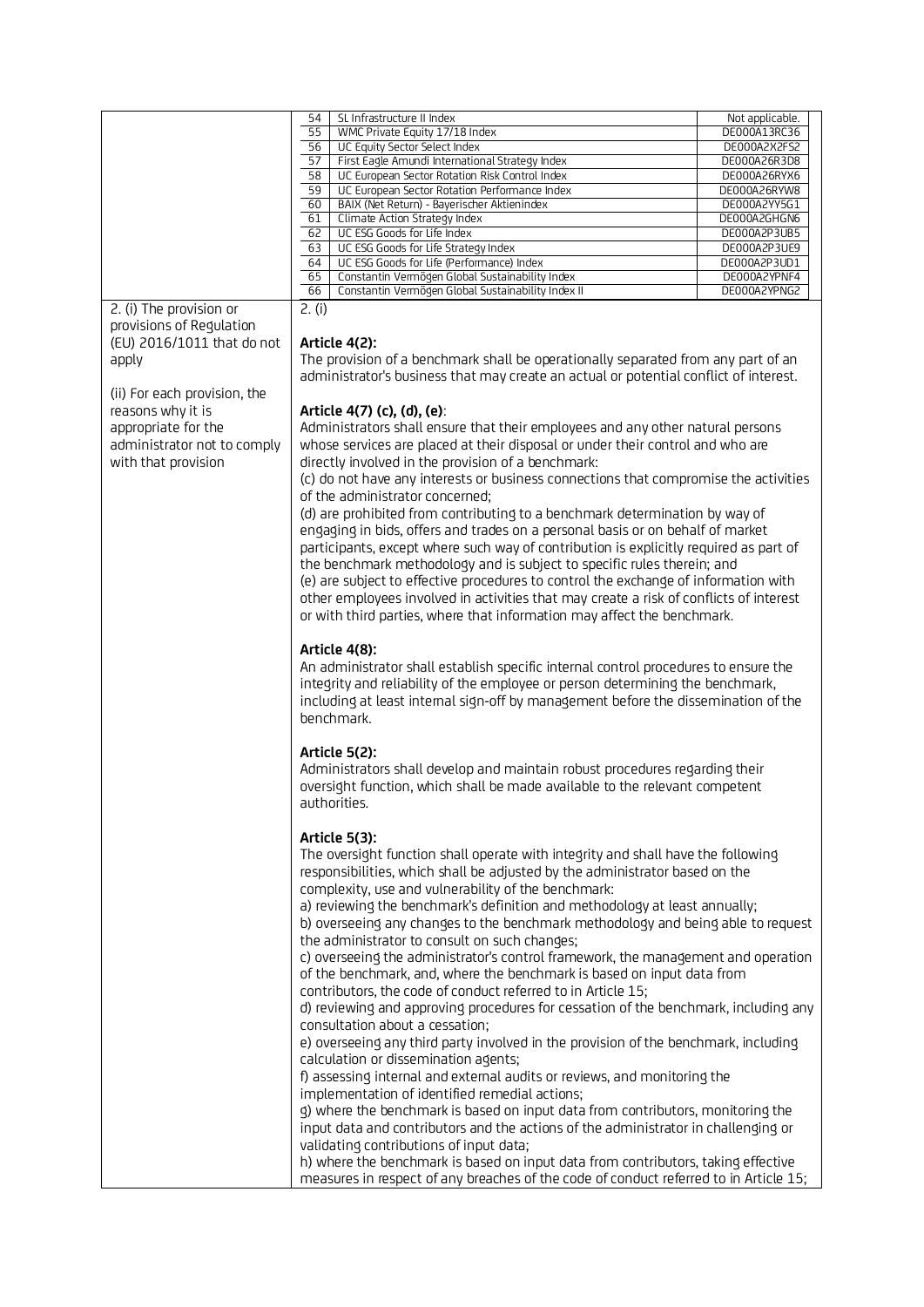#### and

i) reporting to the relevant competent authorities any misconduct by contributors, where the benchmark is based on input data from contributors, or administrators, of which the oversight function becomes aware, and any anomalous or suspicious input data.

### **Article 5(4):**

The oversight function shall be carried out by a separate committee or by means of another appropriate governance arrangement.

# **Article 6(3):**

The control framework shall include:

a) management of operational risk;

b) adequate and effective business continuity and disaster recovery plans; c) contingency procedures that are in place in the event of a disruption to the process of the provision of the benchmark.

#### **Article 6(5):**

The control framework shall be documented, reviewed and updated as appropriate and made available to the relevant competent authority and, upon request, to users.

# **Article 7(2):**

An administrator shall designate an internal function with the necessary capability to review and report on the administrator's compliance with the benchmark methodology and this Regulation.

# **Article 11(2):**

Administrators shall ensure that their controls in respect of input data include: b) a process for evaluating a contributor's input data and for stopping the contributor from providing further input data, or applying other penalties for non-compliance against the contributor, where appropriate; and

c) a process for validating input data, including against other indicators or data, to ensure its integrity and accuracy.

# **Article 11(3):**

Where the input data of a benchmark is contributed from a front office function. meaning any department, division, group, or personnel of contributors or any of its affiliates that performs any pricing, trading, sales, marketing, advertising, solicitation, structuring, or brokerage activities, the administrator shall: a) obtain data from other sources that corroborate that input data; and b) ensure that contributors have in place adequate internal oversight and verification procedures.

#### **Article 13(2):**

The procedures required under point (c) of paragraph 1 shall provide for: a) advance notice, with a clear time frame, that gives the opportunity to analyse and comment upon the impact of such proposed material changes; and b) the comments referred to in point (a) of this paragraph, and the administrator's response to those comments, to be made accessible after any consultation, except where confidentiality has been requested by the originator of the comments.

# **Article 14(2):**

An administrator shall monitor input data and contributors in order to be able to notify the competent authority and provide all relevant information where the administrator suspects that, in relation to a benchmark, any conduct has taken place that may involve manipulation or attempted manipulation of the benchmark, under Regulation (EU) No 596/2014, including collusion to do so.

#### **Article 15(2):**

The code of conduct shall include at least the following elements: a) a clear description of the input data to be provided and the requirements necessary to ensure that input data is provided in accordance with Articles 11 and 14;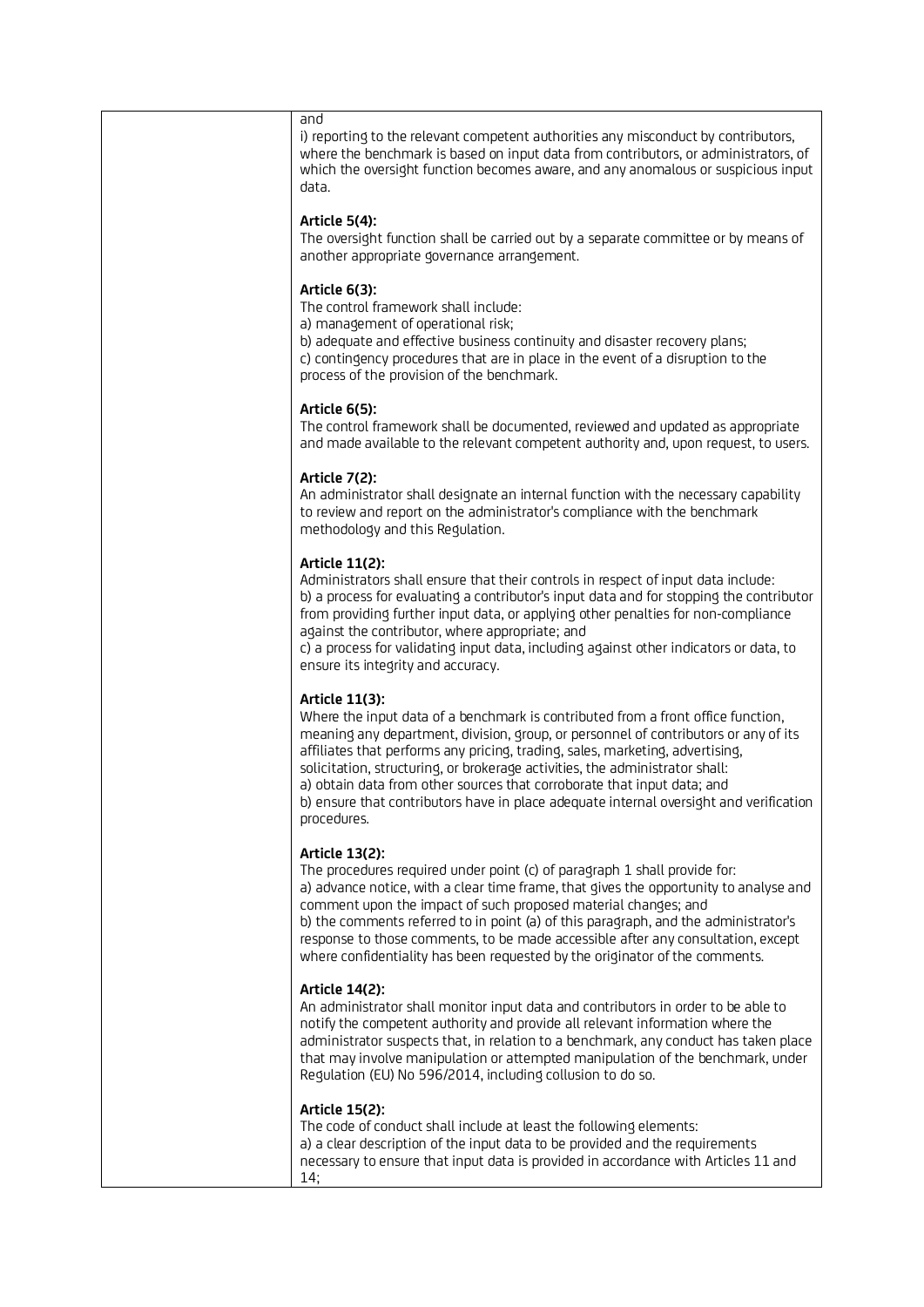| b) identification of the persons that may contribute input data to the administrator<br>and procedures to verify the identity of a contributor and any submitters, as well as<br>authorisation of any submitters that contribute input data on behalf of a contributor;<br>c) policies to ensure that a contributor provides all relevant input data;<br>d) the systems and controls that a contributor is required to establish, including:<br>(i) procedures for contributing input data, including requirements for the contributor<br>to specify whether input data is transaction data and whether input data conforms<br>to the administrator's requirements;<br>(ii) policies on the use of discretion in contributing input data;<br>(iii) any requirement for the validation of input data before it is provided to the<br>administrator;<br>(iv) record-keeping policies;<br>(v) reporting requirements conceming suspicious input data;<br>(vi) requirements concerning the management of conflicts of interest.                                                                                                                                                            |
|----------------------------------------------------------------------------------------------------------------------------------------------------------------------------------------------------------------------------------------------------------------------------------------------------------------------------------------------------------------------------------------------------------------------------------------------------------------------------------------------------------------------------------------------------------------------------------------------------------------------------------------------------------------------------------------------------------------------------------------------------------------------------------------------------------------------------------------------------------------------------------------------------------------------------------------------------------------------------------------------------------------------------------------------------------------------------------------------------------------------------------------------------------------------------------------|
| Article 16(2):<br>A supervised contributor shall have in place effective systems and controls to ensure<br>the integrity and reliability of all contributions of input data to the administrator,<br>including:<br>a) controls regarding who may submit input data to an administrator including,<br>where proportionate, a process for sign-off by a natural person holding a position<br>senior to that of the submitter;<br>b) appropriate training for submitters, covering at least this Regulation and<br>Regulation (EU) No 596/2014;<br>c) measures for the management of conflicts of interest, including organisational<br>separation of employees where appropriate and consideration of how to remove<br>incentives, created by remuneration polices, to manipulate a benchmark;<br>d) record-keeping, for an appropriate period of time, of communications in relation<br>to provision of input data, of all information used to enable the contributor to make<br>each submission, and of all existing or potential conflicts of interest including, but<br>not limited to, the contributor's exposure to financial instruments which use a<br>benchmark as a reference; |
| e) record-keeping of internal and external audits.<br>Article 16(3):<br>Where input data relies on expert judgement, supervised contributors shall establish,<br>in addition to the systems and controls referred to in paragraph 2, policies guiding<br>any use of judgement or exercise of discretion and shall retain records of the<br>rationale for any such judgement or discretion. Where proportionate, supervised<br>contributors shall take into account the nature of the benchmark and its input data.<br>2(ii)                                                                                                                                                                                                                                                                                                                                                                                                                                                                                                                                                                                                                                                            |
| Article 4(2):<br>An operational separation between administration and usage of the administered<br>benchmarks is in place on a team level. In order to protect the integrity and<br>independence of benchmark determinations the relevant UniCredit Bank AG<br>"Conflict of Interest Policy" and UniCredit Bank AG "Code of Conduct" address the<br>identification, disclosure, prevention, management and mitigation of conflicts of<br>interest. However, the resources necessary in order to establish an operational<br>separation of any part of the administrator's business that may create an actual or<br>potential conflict of interest are out of proportion relative to the total value of all<br>financial instruments, financial contracts or investment funds linked to the<br>administered benchmarks, which are far below the upper threshold for non-<br>significant benchmarks.                                                                                                                                                                                                                                                                                     |
| Article 4(7) (c), (d), (e):<br>Due to the nature of UniCredit Bank AGs business it is ensured that employees and<br>any other natural persons whose services are placed at their disposal or under their<br>control and who are directly involved in the provision of a benchmark: (1) do not<br>have any interests or business connections that compromise the activities of the<br>administrator concemed; (2) are prohibited from engaging in bids, offers and trades                                                                                                                                                                                                                                                                                                                                                                                                                                                                                                                                                                                                                                                                                                               |

on a personal basis or on behalf of market participants, and (3) are subject to effective procedures to control the exchange of information with other employees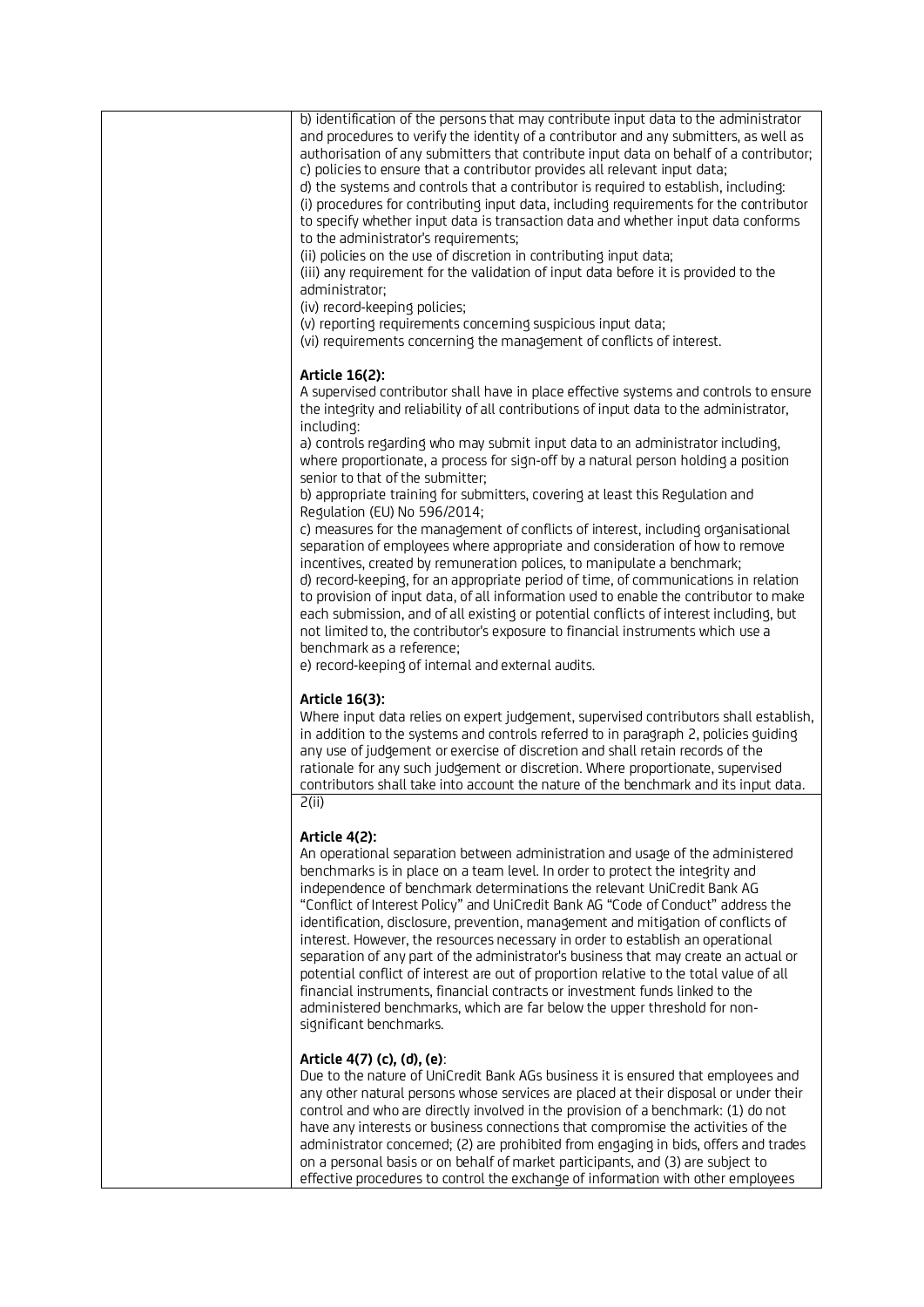involved in activities that may create a risk of conflicts of interest or with third parties. This is ensured by the implementation of the UniCredit Global Policies "Conflict of Interest", "Outside Business Interest" and "Inside Information Management and Information Barriers" (these policies can be provided to the relevant competent authorities) in a more general manner than required in Article 4(7) (c), (d), and (e). The requirements necessary to implement Article 4(7) (c), (d), (e) specifically with respect to the determination of a benchmark or affection to a benchmark are out of proportion relative to the total value of all financial instruments, financial contracts or investment funds linked to the administered benchmarks.

# **Article 4(8):**

The resources necessary in order to establish and implement internal control procedures as described in Article 4(8) are out of proportion relative to the total value of all financial instruments, financial contracts or investment funds linked to the benchmarks administered by UniCredit Bank AG.

# **Article 5(2):**

The resources necessary for the development and maintenance of robust procedures regarding the oversight function (Article 5(1)) is out of proportion relative to the total value of all financial instruments, financial contracts or investment funds linked to the benchmarks administered by UniCredit Bank AG.

# **Article 5(3):**

A review of the benchmark's definition and methodology by the oversight function is implemented at the launch of a respective benchmark. However, an annual review of the benchmark's definition and methodology as described in point (a) of Article 5(3) is impossible due to contractual and legal reasons, i.e. the Final Terms and Conditions, which contain the sole terms and conditions applicable to the securities linked to the benchmarks administered by UniCredit Bank AG, and UniCredit Bank AG's base prospectuses and supplements prepared in accordance with Directive 2003/71/EC (Prospecus Directive).

Furthermore, the resources necessary to implement points (b), (c), (d), and (f) of Article 5(3) is out of proportion relative to the total value of all financial instruments, financial contracts or investment funds linked to the benchmarks administered by UniCredit Bank AG.

Point (e) of Article 5(3) is considered as not applicable as no third party is involved in the provision of UniCredit Bank AG administered benchmarks.

Points (g), (h), and (i) of Article 5(3) are considered as not applicable as administered benchmarks are not based on input data from contributors.

# **Article 5(4):**

The resources necessary in order to establish a separate committee or by means of another appropriate governance arrangement to carry out the oversight function are out of proportion relative to the total value of all financial instruments, financial contracts or investment funds linked to the administered benchmarks.

# **Article 6(3):**

Due to the nature of UniCredit Bank AGs business a framework including (1) the management of operational risk, (2) adequate and effective business continuity and disaster recovery plans; (3) contingency procedures that are in place in the event of a disruption of the business by the implementation of the Capital Requirement Regulation (Regulation (EU) No 575/2013) and the implementation of the UniCredit "Business Continuity Management" (this policy can be provided to the relevant competent authorities) in a more general manner than required in Article 6(3) (1), (2), and (3).

However, the resources necessary to implement points (a), (b) and (c) specifically for the control framework as described in Article 6(1) are out of proportion relative to the total value of all financial instruments, financial contracts or investment funds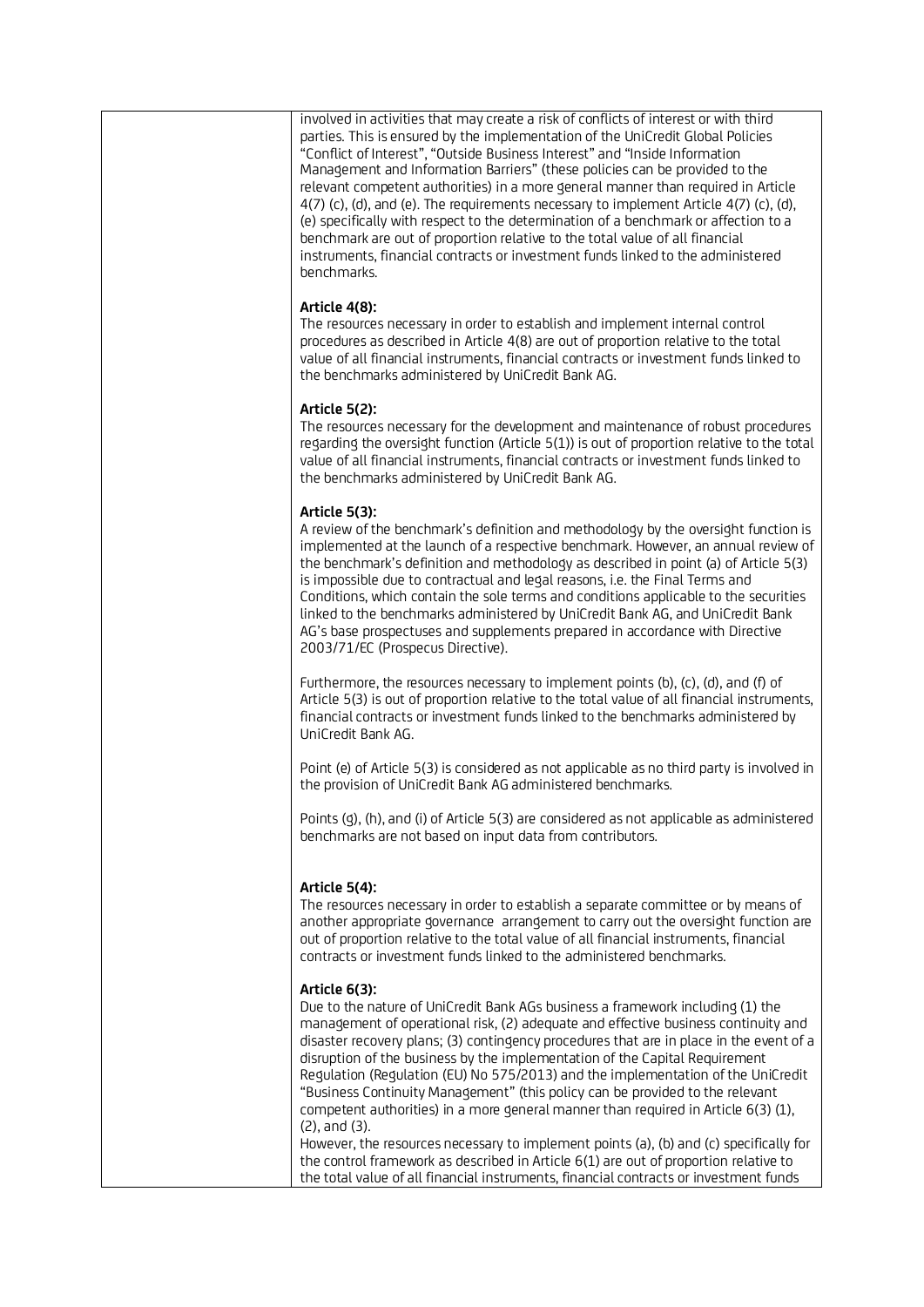| linked to the administered benchmarks.                                                                                                                                                                                                                                                                                                                                                                           |
|------------------------------------------------------------------------------------------------------------------------------------------------------------------------------------------------------------------------------------------------------------------------------------------------------------------------------------------------------------------------------------------------------------------|
| Article 6(5):<br>The control framework is implemented via an internal directive at UniCredit Bank<br>AG. The control framework is documented, reviewed and updated as appropriate.<br>However, it cannot be made available to externals but can be provided to the<br>relevant competent authorities.                                                                                                            |
| Article 7(2):<br>The resources necessary in order to designate an internal function with the<br>necessary capability to review and report on the administrator's compliance with the<br>benchmark methodology and Regulation (EU) 2016/1011 are out of proportion<br>relative to the total value of all financial instruments, financial contracts or<br>investment funds linked to the administered benchmarks. |
| Article 11(2) (b):<br>Point (b) of Article 11(2) is considered as not applicable as administered<br>benchmarks are not based on input data from contributors.                                                                                                                                                                                                                                                    |
| Article 11(2) (c):<br>Due to the nature of UniCredit Bank AGs business a process for the validation of<br>input data, including against other indicators or data, to ensure its integrity and<br>accuracy, is established by the implementation of the Regulation Basel III/ CAP 50.7<br>("Independent price verification") in a more general manner than required in Article<br>$11(2)$ (c).                    |
| However, the resources necessary to implement point (c) of Article 11(2) are out of<br>proportion relative to the total value of all financial instruments, financial contracts<br>or investment funds linked to the administered benchmarks.                                                                                                                                                                    |
| Article 11(3):<br>Article 11(3) is considered as not applicable as administered benchmarks are not<br>based on input data contributed from a front office function.                                                                                                                                                                                                                                              |
| Article 13(2):<br>The resources necessary in order to comply with Article 13(2) are out of proportion<br>relative to the total value of all financial instruments, financial contracts or<br>investment funds linked to the administered benchmarks.                                                                                                                                                             |
| Article 14(2):<br>Due to the nature of UniCredit Bank AGs business a process for the monitoring of<br>input data is established by the implementation of the Regulation Basel III/ CAP 50.7<br>("Independent price verification") in a more general manner than required in Article<br>$11(2)$ (c).                                                                                                              |
| However, the resources necessary to implement Article 14(2) are out of proportion<br>relative to the total value of all financial instruments, financial contracts or<br>investment funds linked to the administered benchmarks.                                                                                                                                                                                 |
| Article 15(2):<br>Article 15(2) is considered as not applicable as administered benchmarks are not<br>based on input data from contributors.                                                                                                                                                                                                                                                                     |
| Article 16(2):<br>Article 16(2) is considered as not applicable as administered benchmarks are not<br>based on input data from contributors.                                                                                                                                                                                                                                                                     |
| Article 16(3):<br>Article 16(3) is considered as not applicable as administered benchmarks are not<br>based on input data from contributors.                                                                                                                                                                                                                                                                     |
|                                                                                                                                                                                                                                                                                                                                                                                                                  |